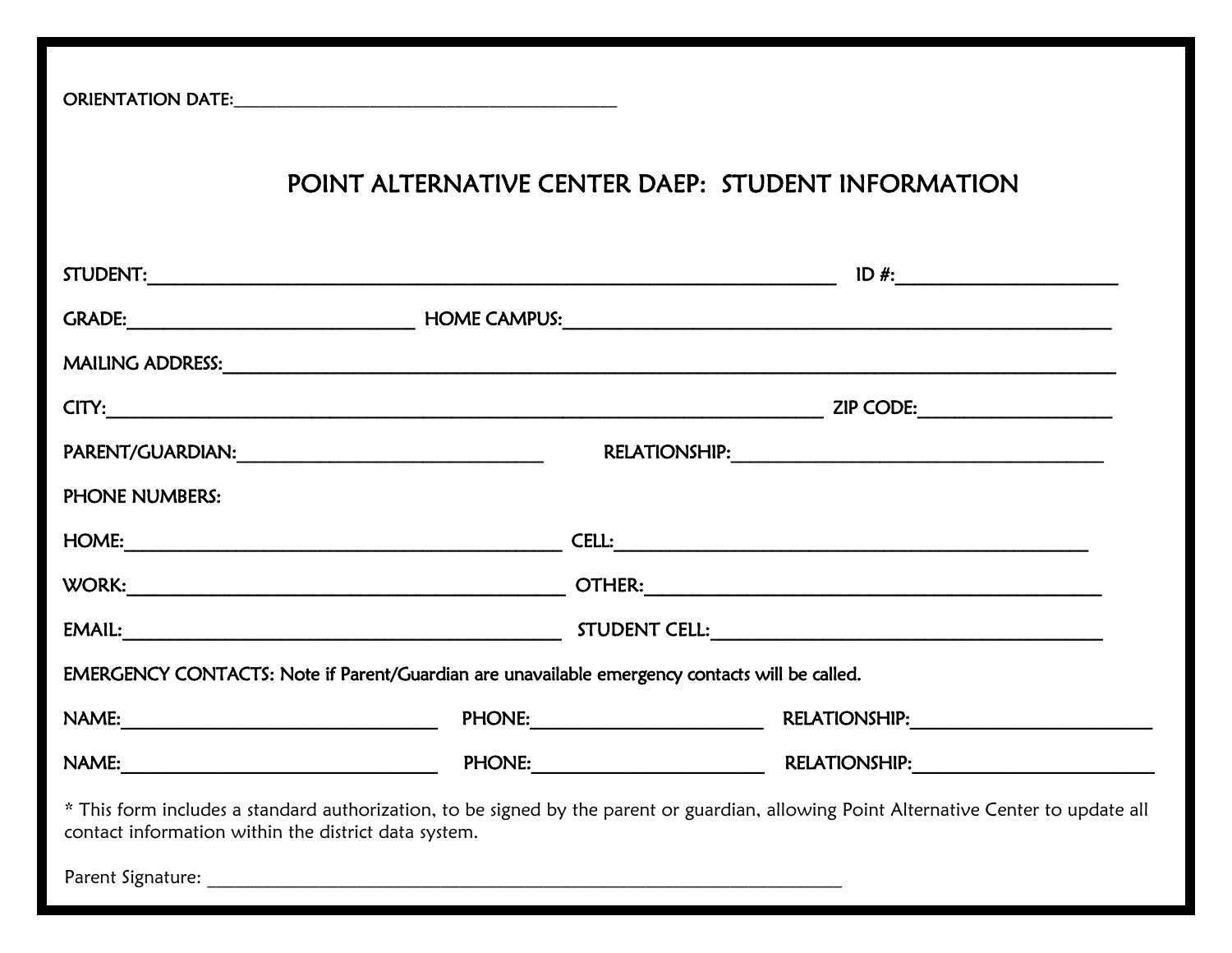# Point Alternative Center



# Student/Parent Agreement

As a student enrolled in the Point Alternative Center School,

I understand the following guidelines:

- 1. All students are to adhere to the Dress Code Policy established by Goose Creek District and the Point Alternative Center.
- 2. Student will abide by the PAC's Student Expectations.
- 3. The terms of a placement under Education Code 37.006 prohibits the student from attending or participating in school sponsored or school-related activities. (Education Code 37.006(g) applies to in town or out of town activities.)
- 4. If a student is sent to ISS, per administration he/she may receive NO CREDIT for the day at PAC.
- 5. If student is suspended, it is the parent's responsibility to pick their child up or make arrangements to have them picked up within an hour of notification.
- 6. The principal makes final decisions for any questions or concerns regarding dress code or expectations, no exceptions.
- 7. All Students must adhere to all GCCISD attendance policies and District Contract Agreement.

STUDENT SIGNATURE

PARENT/GUARDIAN SIGNATURE

**DATE**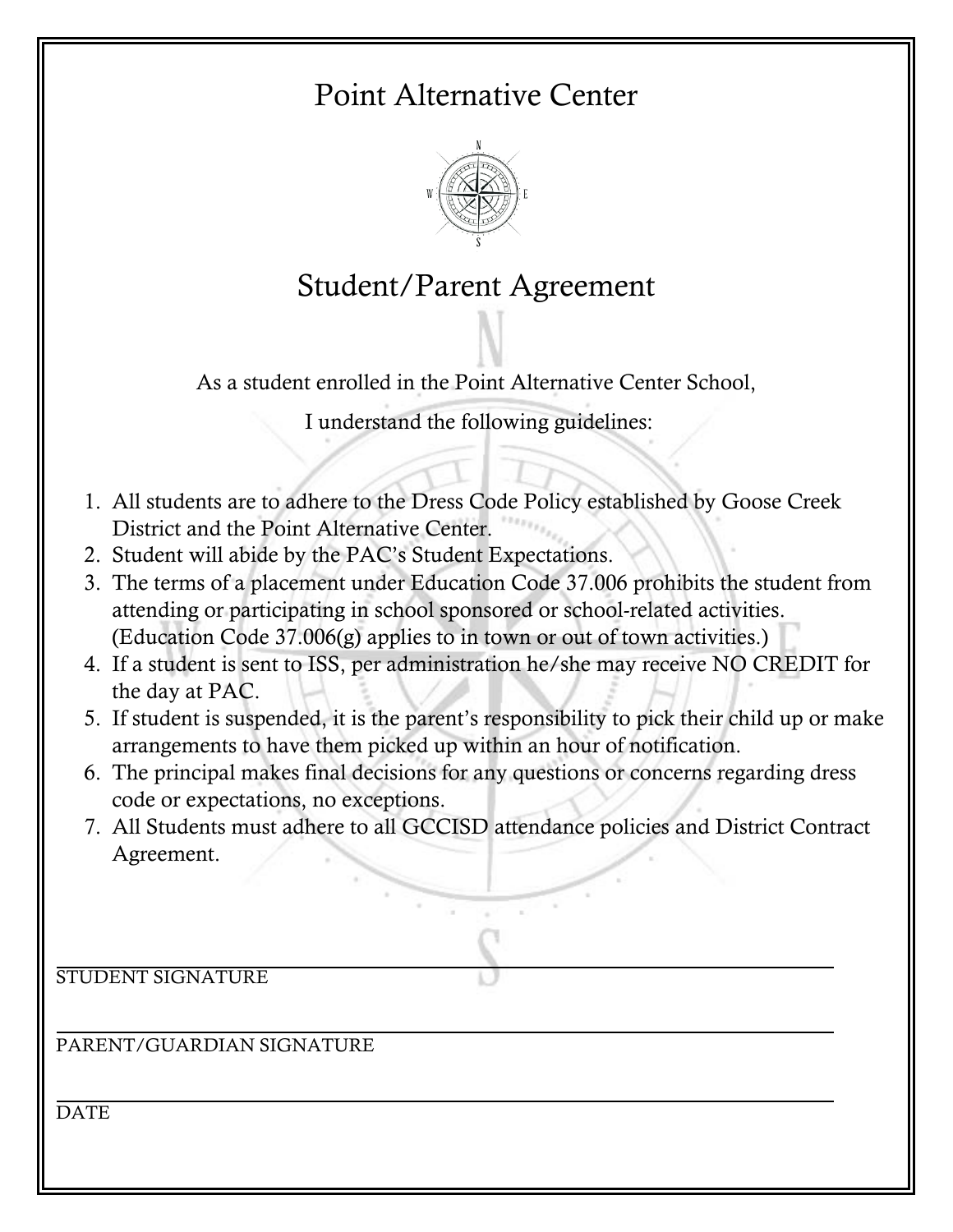Goose Creek Consolidated Independent School District

Point Alternative Center

Student / Parent Handbook Receipt

Student: \_\_\_\_\_\_\_\_\_\_\_\_\_\_\_\_\_\_\_\_\_\_\_\_\_ ID:\_\_\_\_\_\_\_\_\_\_\_\_\_\_\_\_\_\_\_\_

I hereby acknowledge receipt of the Point Alternative Student / Parent Handbook. I agree to read the handbook and abide by the standards, policies, and procedures defined or referenced in this document.

\_\_\_\_\_\_\_ I have received a hard copy of the student handbook.

The information in this handbook is subject to change. I understand that changes in District policies may supersede, modify, or eliminate the information summarized in this booklet. As Point provides updated policy information, I accept responsibility for reading and abiding by the changes.

I understand that I have an obligation to inform Point Alternative of any changes in personal information, such as phone number, address, etc. I also accept responsibility for contacting Point personnel if I have any questions, concerns, or need further explanation.

 $\overline{\phantom{a}}$  , and the contract of the contract of the contract of the contract of the contract of the contract of the contract of the contract of the contract of the contract of the contract of the contract of the contrac

Parent Signature Student Signature

 $\overline{\phantom{a}}$  , and the contract of the contract of the contract of the contract of the contract of the contract of the contract of the contract of the contract of the contract of the contract of the contract of the contrac Adminstrator Signature Date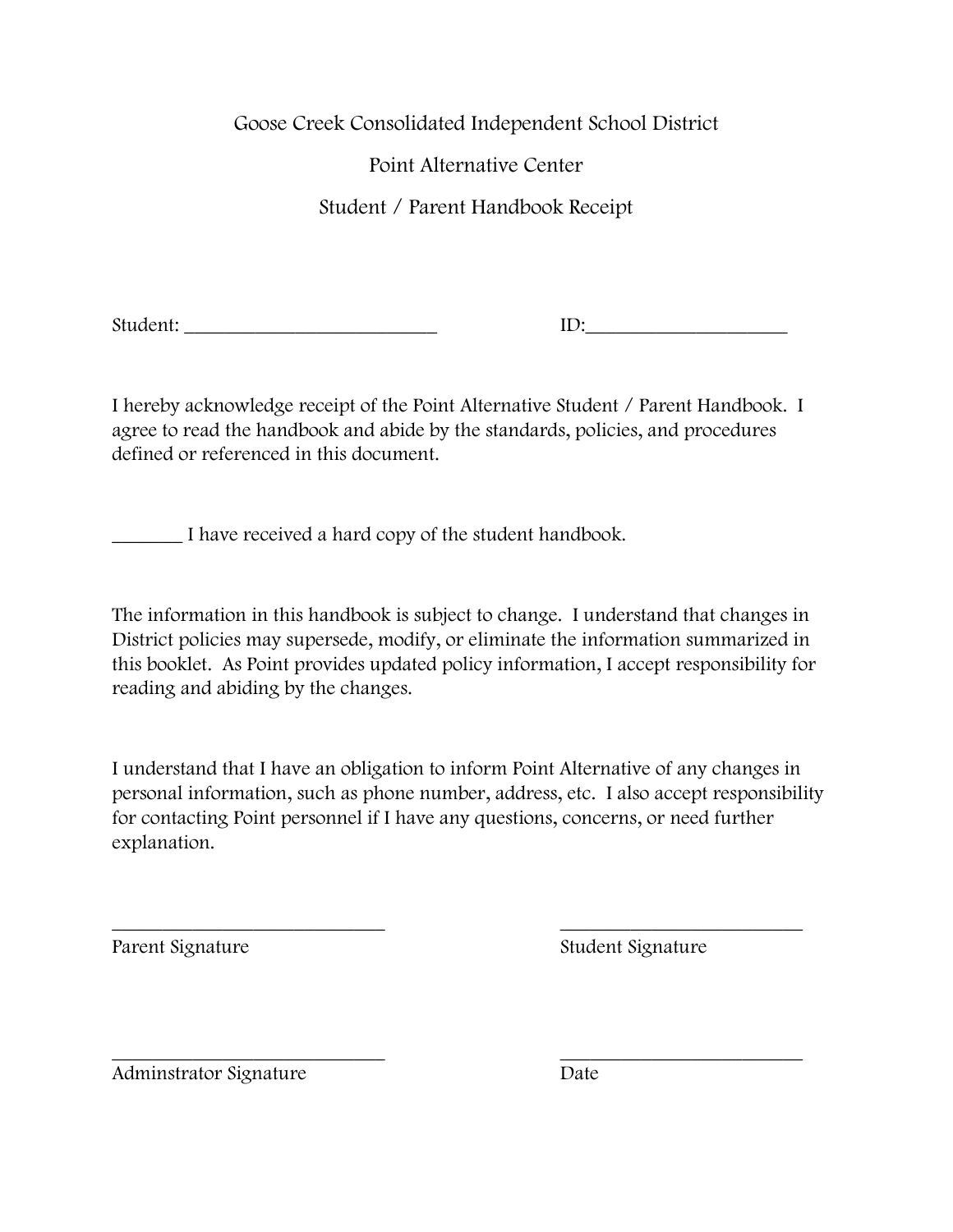## POINT ALTERNATIVE CENTER BUS INFORMATION SHEET

GRADE:\_\_\_\_\_\_\_\_\_\_\_\_ STUDENT NAME \_\_\_\_\_\_\_\_\_\_\_\_\_\_\_\_\_\_\_\_\_\_\_\_\_\_\_\_\_\_\_\_\_\_\_\_\_\_\_ CAR RIDER VES (SKIP TO SIGNATURE) NO (COMPLETE BUS STOP INFO) A.M. BUS STOP \_\_\_\_\_\_\_\_\_\_\_\_\_\_\_\_\_\_\_\_\_\_\_\_\_\_\_\_\_\_\_\_\_\_\_\_\_\_\_ P.M. BUS STOP \_\_\_\_\_\_\_\_\_\_\_\_\_\_\_\_\_\_\_\_\_\_\_\_\_\_\_\_\_\_\_\_\_\_\_\_\_\_\_

PARENT/ GUARDIAN SIGNATURE

DATE \_\_\_\_\_\_\_\_\_\_\_\_\_\_\_\_\_\_\_\_\_\_\_\_\_\_\_\_\_\_\_\_\_\_\_\_\_\_\_\_\_\_\_\_\_\_\_\_

CONTACT NUMBER \_\_\_\_\_\_\_\_\_\_\_\_\_\_\_\_\_\_\_\_\_\_\_\_\_\_\_\_\_\_\_\_\_\_

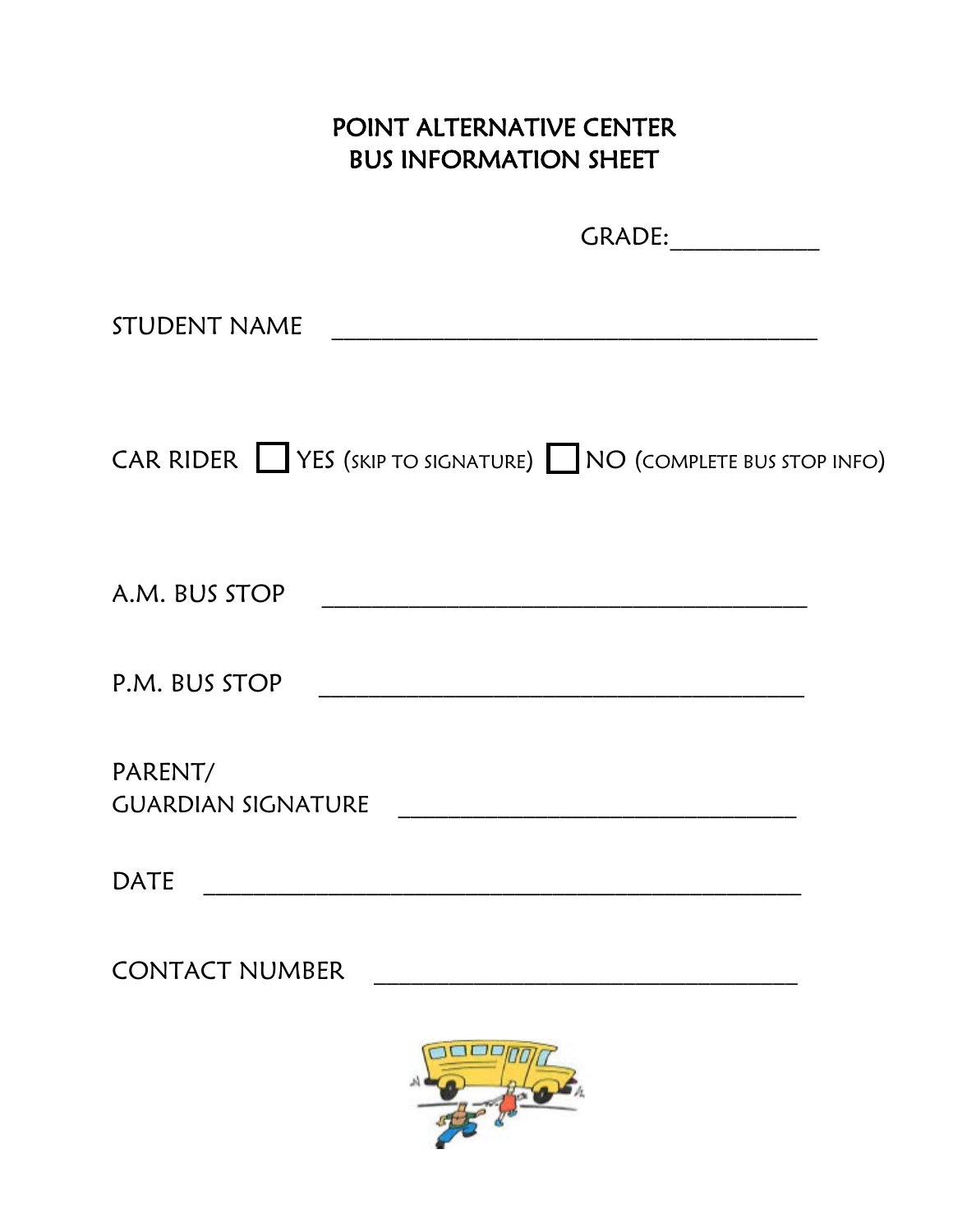#### **GOOSE CREEK CONSOLIDATED INDEPENDENT SCHOOL DISTRICT Baytown, Texas**



### **STUDENT HEALTH INFORMATION AND EMERGENCY AUTHORIZATION (***Form is Front and Back***)**

| STUDENT'S NAME                                                                                                                |            |    |                                                                                                   |                                                                                                                                                                                                              |  |  |  |
|-------------------------------------------------------------------------------------------------------------------------------|------------|----|---------------------------------------------------------------------------------------------------|--------------------------------------------------------------------------------------------------------------------------------------------------------------------------------------------------------------|--|--|--|
|                                                                                                                               | (Last)     |    | (First)                                                                                           | (Middle)                                                                                                                                                                                                     |  |  |  |
| SEX: $M \perp F \perp$                                                                                                        |            |    |                                                                                                   |                                                                                                                                                                                                              |  |  |  |
|                                                                                                                               |            |    |                                                                                                   |                                                                                                                                                                                                              |  |  |  |
|                                                                                                                               |            |    |                                                                                                   |                                                                                                                                                                                                              |  |  |  |
|                                                                                                                               |            |    | $CITY$ 2IP                                                                                        |                                                                                                                                                                                                              |  |  |  |
| $ $ guardian(s) $ $<br>Student lives with: (check one)   both<br>on own<br>$\vert$ father<br>mother                           |            |    |                                                                                                   |                                                                                                                                                                                                              |  |  |  |
| PARENT/GUARDIAN INFORMATION                                                                                                   |            |    |                                                                                                   |                                                                                                                                                                                                              |  |  |  |
|                                                                                                                               |            |    |                                                                                                   |                                                                                                                                                                                                              |  |  |  |
|                                                                                                                               |            |    |                                                                                                   |                                                                                                                                                                                                              |  |  |  |
|                                                                                                                               |            |    |                                                                                                   |                                                                                                                                                                                                              |  |  |  |
|                                                                                                                               |            |    |                                                                                                   |                                                                                                                                                                                                              |  |  |  |
|                                                                                                                               |            |    |                                                                                                   | Employed where <b>Employed where Employed where Employed where Employed where Employed where Employed where Employed where Employed where Employed where Employed where Employed where Employed where EM</b> |  |  |  |
|                                                                                                                               |            |    |                                                                                                   |                                                                                                                                                                                                              |  |  |  |
|                                                                                                                               |            |    |                                                                                                   |                                                                                                                                                                                                              |  |  |  |
|                                                                                                                               |            |    | In an emergency, when parent/guardian cannot be notified, name TWO other local people who will be |                                                                                                                                                                                                              |  |  |  |
|                                                                                                                               |            |    | responsible when Parent(s)/guardian(s) are unavailable and cannot be reached by phone:            |                                                                                                                                                                                                              |  |  |  |
|                                                                                                                               |            |    |                                                                                                   |                                                                                                                                                                                                              |  |  |  |
|                                                                                                                               |            |    |                                                                                                   |                                                                                                                                                                                                              |  |  |  |
|                                                                                                                               |            |    |                                                                                                   |                                                                                                                                                                                                              |  |  |  |
| <b>Home Phone</b>                                                                                                             |            |    | <b>Work Phone</b>                                                                                 | <b>Cell Phone</b>                                                                                                                                                                                            |  |  |  |
|                                                                                                                               |            |    | PERTINENT MEDICAL INFORMATION                                                                     |                                                                                                                                                                                                              |  |  |  |
|                                                                                                                               | <b>YES</b> | NO |                                                                                                   | Name of MEDICATION for condition/ TIME Taken                                                                                                                                                                 |  |  |  |
| <b>ASTHMA</b>                                                                                                                 |            |    |                                                                                                   |                                                                                                                                                                                                              |  |  |  |
| <b>HEART PROBLEMS</b>                                                                                                         |            |    |                                                                                                   |                                                                                                                                                                                                              |  |  |  |
| <b>SEIZURES</b>                                                                                                               |            |    |                                                                                                   |                                                                                                                                                                                                              |  |  |  |
| <b>ADHD/ADD</b>                                                                                                               |            |    |                                                                                                   |                                                                                                                                                                                                              |  |  |  |
| <b>ORTHOPEDIC</b>                                                                                                             |            |    |                                                                                                   |                                                                                                                                                                                                              |  |  |  |
| <b>KIDNEY/BLADDER</b>                                                                                                         |            |    |                                                                                                   |                                                                                                                                                                                                              |  |  |  |
| <b>GENETIC DISORDER</b>                                                                                                       |            |    |                                                                                                   |                                                                                                                                                                                                              |  |  |  |
| <b>BLOOD DISORDER</b>                                                                                                         |            |    |                                                                                                   |                                                                                                                                                                                                              |  |  |  |
| <b>DIABETES</b>                                                                                                               |            |    | Insulin dependent: yes [ no                                                                       | Diet controlled: yes <sup>[1]</sup> no                                                                                                                                                                       |  |  |  |
| or Type II<br><b>Type I_</b>                                                                                                  |            |    | Other: $\_\_$                                                                                     |                                                                                                                                                                                                              |  |  |  |
| <b>GLASSES</b>                                                                                                                |            |    |                                                                                                   |                                                                                                                                                                                                              |  |  |  |
| <b>CONTACTS</b>                                                                                                               |            |    |                                                                                                   |                                                                                                                                                                                                              |  |  |  |
| <b>HEARING AID</b>                                                                                                            |            |    |                                                                                                   |                                                                                                                                                                                                              |  |  |  |
| <b>OTHER:</b>                                                                                                                 |            |    |                                                                                                   |                                                                                                                                                                                                              |  |  |  |
| <b>OTHER:</b>                                                                                                                 |            |    |                                                                                                   |                                                                                                                                                                                                              |  |  |  |
| ***If your child has one of the above chronic health conditions or a life threatening allergy you will be provided a specific |            |    |                                                                                                   |                                                                                                                                                                                                              |  |  |  |

**\*\*\*If your child has one of the above chronic health conditions or a life threatening allergy, you will be provided a specific care plan from the school nurse to be completed by your child's physician. This form must be renewed yearly.**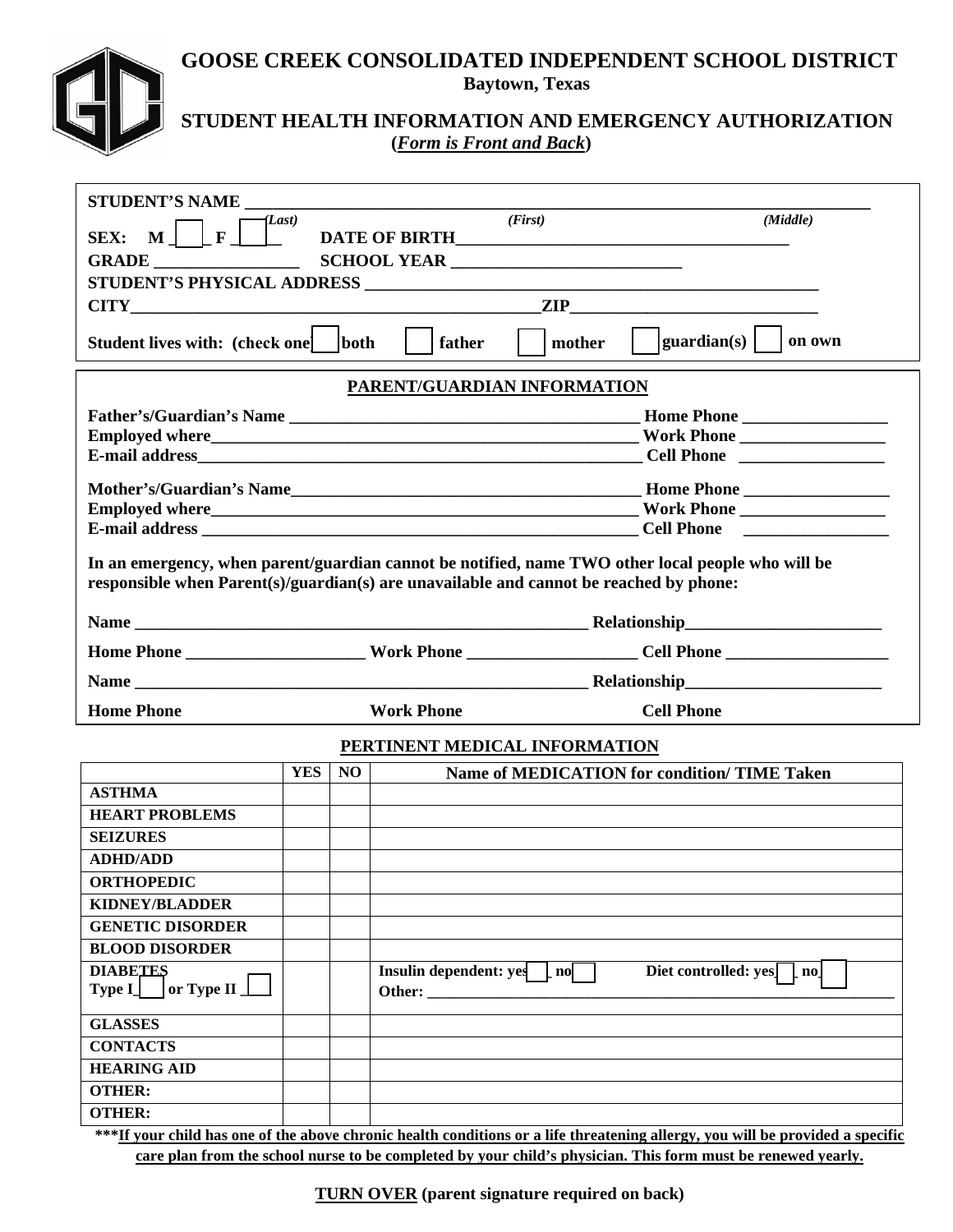| DOES YOUR CHILD RECEIVE ANY MEDICAL TREATMENTS?                                                                     | $YES$ NO $\qquad$ |               |  |  |  |
|---------------------------------------------------------------------------------------------------------------------|-------------------|---------------|--|--|--|
|                                                                                                                     |                   |               |  |  |  |
| List name of treatment                                                                                              | <b>Time taken</b> | <b>Reason</b> |  |  |  |
|                                                                                                                     |                   |               |  |  |  |
|                                                                                                                     |                   |               |  |  |  |
| <b>ALLERGIES</b>                                                                                                    |                   |               |  |  |  |
| Yes<br><b>No</b>                                                                                                    |                   |               |  |  |  |
| Does the student have any LIFE THREATENING Medical Conditions or Allergies? (Check)<br><b>Yes</b><br>N <sub>0</sub> |                   |               |  |  |  |
| If Yes, Please Explain:                                                                                             |                   |               |  |  |  |
|                                                                                                                     |                   |               |  |  |  |
|                                                                                                                     |                   |               |  |  |  |
|                                                                                                                     |                   |               |  |  |  |

As the parent(s), or legal guardian(s) of the child named at the top of this form, I (we) give permission for Goose Creek Consolidated Independent School District Personnel to secure and authorize emergency medical treatment or hospitalization that is necessary in the event of an accident or illness, that in their judgment is necessary in the best interest of my (our) child while under their supervision. I (we) understand that this written consent is given in advance of any specific diagnosis or hospital care. I (we) also agree to assume and pay for the fees for the emergency medical treatment as authorized in this statement. I understand that this health information sheet is confidential, in accordance with the Family Education Rights and Privacy Act. I (we) give permission for this information to be shared with the other GCCISD personnel as needed. I (we) understand that by my (our) failure to provide written medical documentation to the GCCISD personnel of existing medical conditions, they will have no knowledge about the way in which the condition may affect the student's school work/participation or about the risks the student may be subject to if this medical information is not made known to them. *This written authorization is granted only after a reasonable effort has been made to contact me (us).*

#### **RELEASE AND INDEMNITY AGREEMENT LANGUAGE**

For and in consideration of the recitals set forth above and the providing of immediate health care for my/our child, I/we do hereby RELEASE, ACQUIT, and FOREVER DISCHARGE **Goose Creek Consolidated Independent School District** and the City of Baytown Health Care Providers, their agents, servants, trustees, and employees, and all persons, natural or corporate, in privity with them or any of them, from any and all claims or causes of action of any kind whatsoever, at common law, statutory or otherwise, that I/we have or might have, known or unknown, now existing, or that might arise hereafter, directly or indirectly attributable to the providing of such immediate emergency health care for my child.

#### **INDEMNITY**

**I/We Shall indemnify and hold harmless Goose Creek Consolidated Independent School District and the City of Baytown health care providers, their boards of trustees, officers, administrators, agents, and employees from all suits, actions, losses, damages, claims, or liability of any character, type, or description, including without limiting the generality of the foregoing, all expenses of litigation, court costs, and attorneys' fees for injury or death to any person, or injury to any property, received or sustained by any person or persons or property, arising out of, or occasioned by, the acts of Goose Creek Consolidated Independent School District and/or City of Baytown, their boards of trustees, their agents or employees, in the execution or performance of this agreement to provide emergency health care to my/our child.**

Parent/Guardian Signature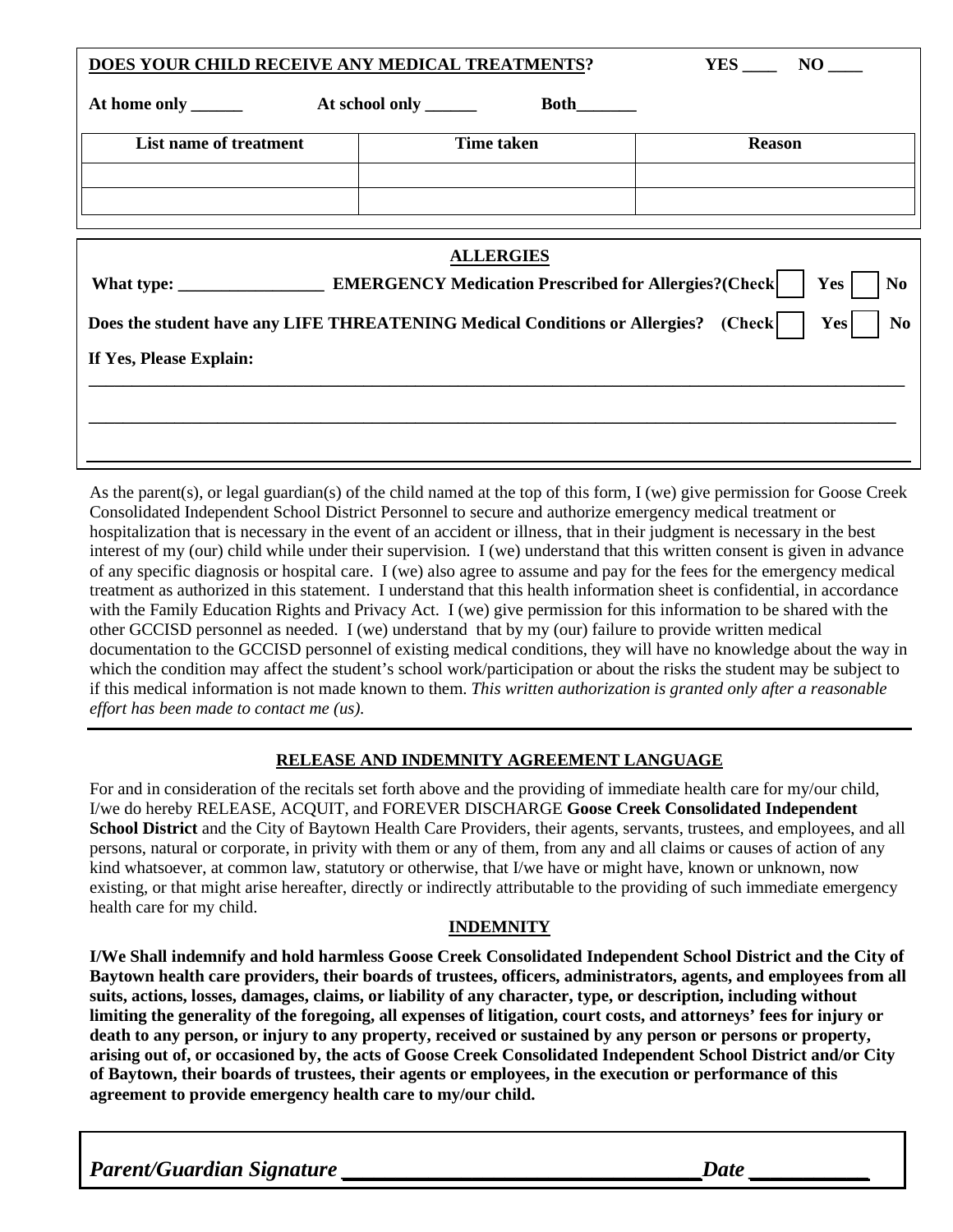

### GOOSE CREEK CONSOLIDATED INDEPENDENT SCHOOL DISTRICT

**CIS Coordinator POINT ALTERNATIVE CENTER Communities In Schools, Baytown**

Dear Parent/Guardian:

While enrolled at POINT Alternative Center (PAC), your child may participate in Communities In Schools' programs designed to help them reach their potential. Attached, you will find: group expectations in which your child must abide by during their participation in the CIS programs, which will include, Drug and Alcohol Prevention/Intervention and Making Smart Choices. These programs are designed to improve behavior, character, social/interpersonal skills, academic integrity, and decision making skills.

If you have any questions or concerns regarding your child's participation in the offered programs, please contact me during school hours:

Monday thru Friday 7:30am to 3:30pm Phone: 281-420-4630 Fax: 281-426-2680

*The mission of Communities In Schools is to surround students with a community of support, empowering students to stay in school and achieve in life.*

Sincerely,

CIS Coordinator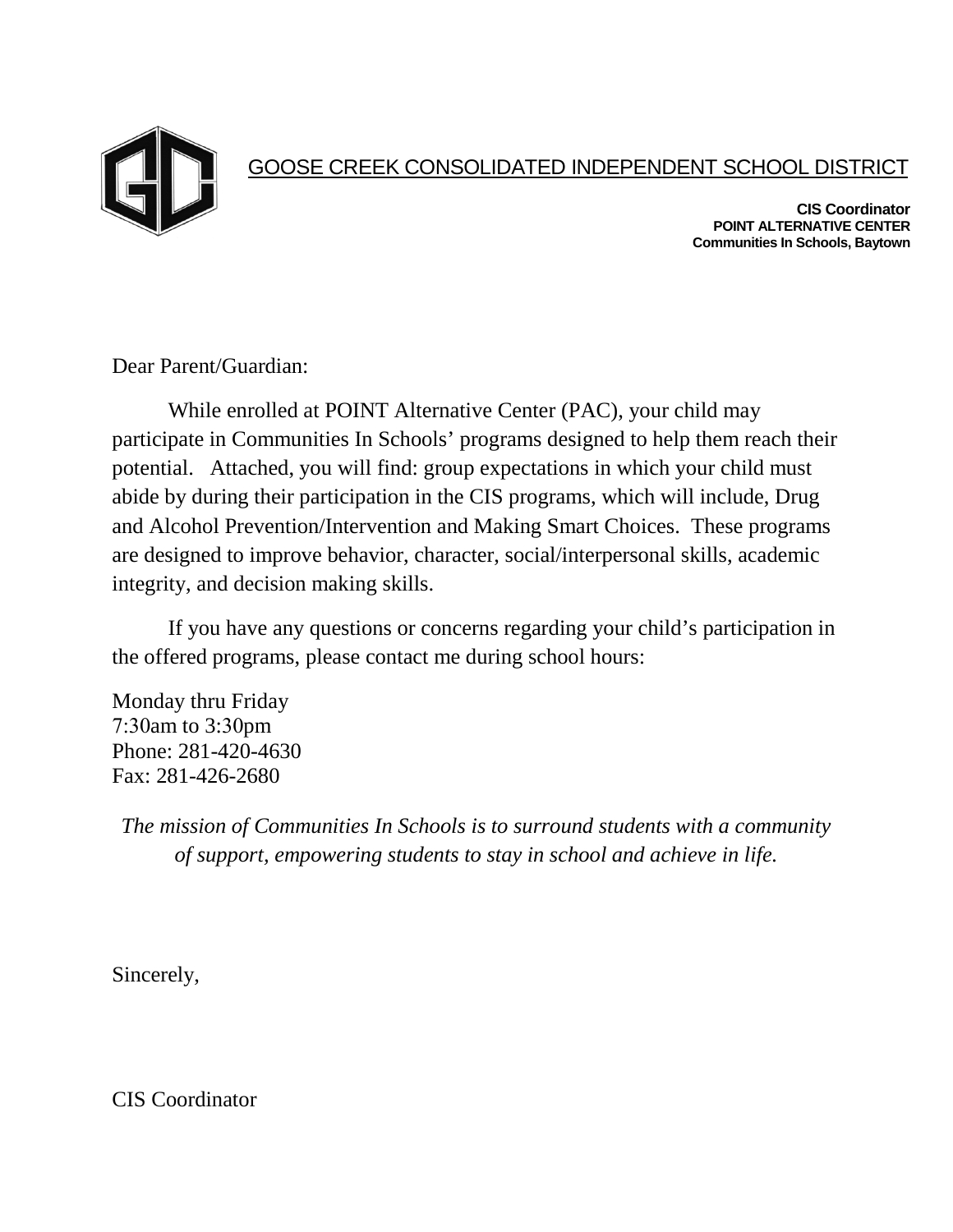GOOSE CREEK CONSOLIDATED INDEPENDENT SCHOOL DISTRICT

**CIS Coordinator POINT ALTERNATIVE CENTER Communities In Schools, Baytown**

## CIS Group Program Expectations

During the duration and participation of the CIS programs, the following are to be expected:

- 1. Full participation in group discussions and activities.
- 2. Keep hands and feet to yourself.
- 3. No profanity
- 4. All program meetings are to be confidential.
- 5. Only ONE person speaks at a time.
- 6. NO Sleeping.
- 7. Respect yourself, other students, and facility.

As a student enrolled in the Communities In Schools' programs, I understand the following expectations, and as a parent, I agree and accept the participation of my child in the Drug and Alcohol Prevention/Intervention and Making Smart Choices program.

 $\overline{\phantom{a}}$  , and the contract of the contract of the contract of the contract of the contract of the contract of the contract of the contract of the contract of the contract of the contract of the contract of the contrac Student Signature Date

\_\_\_\_\_\_\_\_\_\_\_\_\_\_\_\_\_\_\_\_\_\_\_\_\_\_\_\_\_ Parent Signature